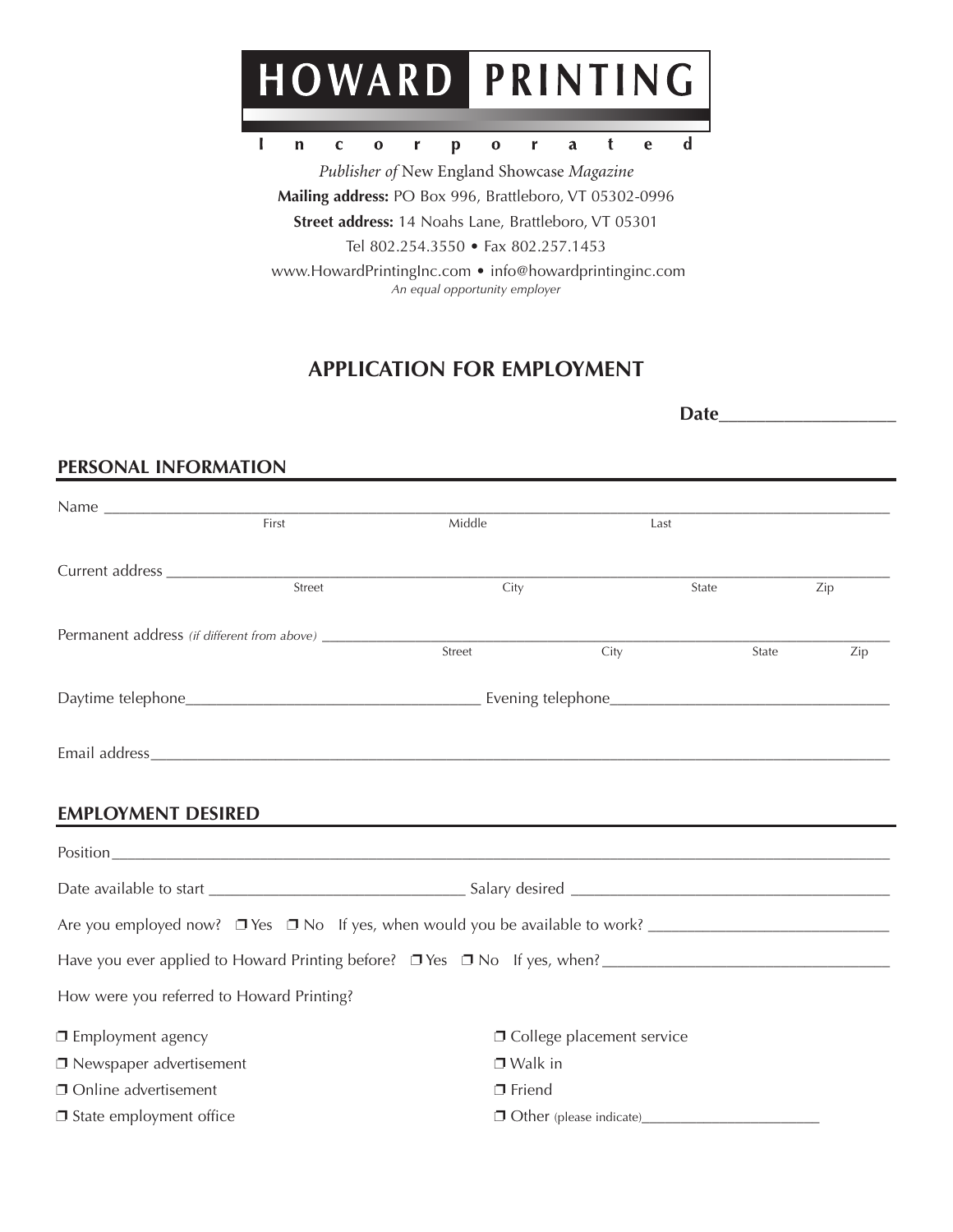#### **EDUCATION**

#### **EMPLOYMENT HISTORY**

Please provide information on your last three employers, starting with your current/most recent one.

|                                                    | Street | City      | State | Zip |  |  |
|----------------------------------------------------|--------|-----------|-------|-----|--|--|
|                                                    |        |           |       |     |  |  |
|                                                    |        |           |       |     |  |  |
|                                                    |        | Job title |       |     |  |  |
|                                                    |        |           |       |     |  |  |
|                                                    |        |           |       |     |  |  |
| May we contact this employer? $\Box$ Yes $\Box$ No |        |           |       |     |  |  |
|                                                    |        |           |       |     |  |  |
|                                                    |        |           |       |     |  |  |
|                                                    | Street | City      | State | Zip |  |  |
|                                                    |        |           |       |     |  |  |
|                                                    |        |           |       |     |  |  |
|                                                    |        | Job title |       |     |  |  |
|                                                    |        |           |       |     |  |  |
| Name and title of supervisor                       |        |           |       |     |  |  |
| May we contact this employer? $\Box$ Yes $\Box$ No |        |           |       |     |  |  |
|                                                    |        |           |       |     |  |  |
|                                                    |        |           |       |     |  |  |
|                                                    | Street | City      | State | Zip |  |  |
|                                                    |        |           |       |     |  |  |
|                                                    |        |           |       |     |  |  |
|                                                    |        | Job title |       |     |  |  |
|                                                    |        |           |       |     |  |  |
|                                                    |        |           |       |     |  |  |
|                                                    |        |           |       |     |  |  |
| Name and title of supervisor                       |        |           |       |     |  |  |